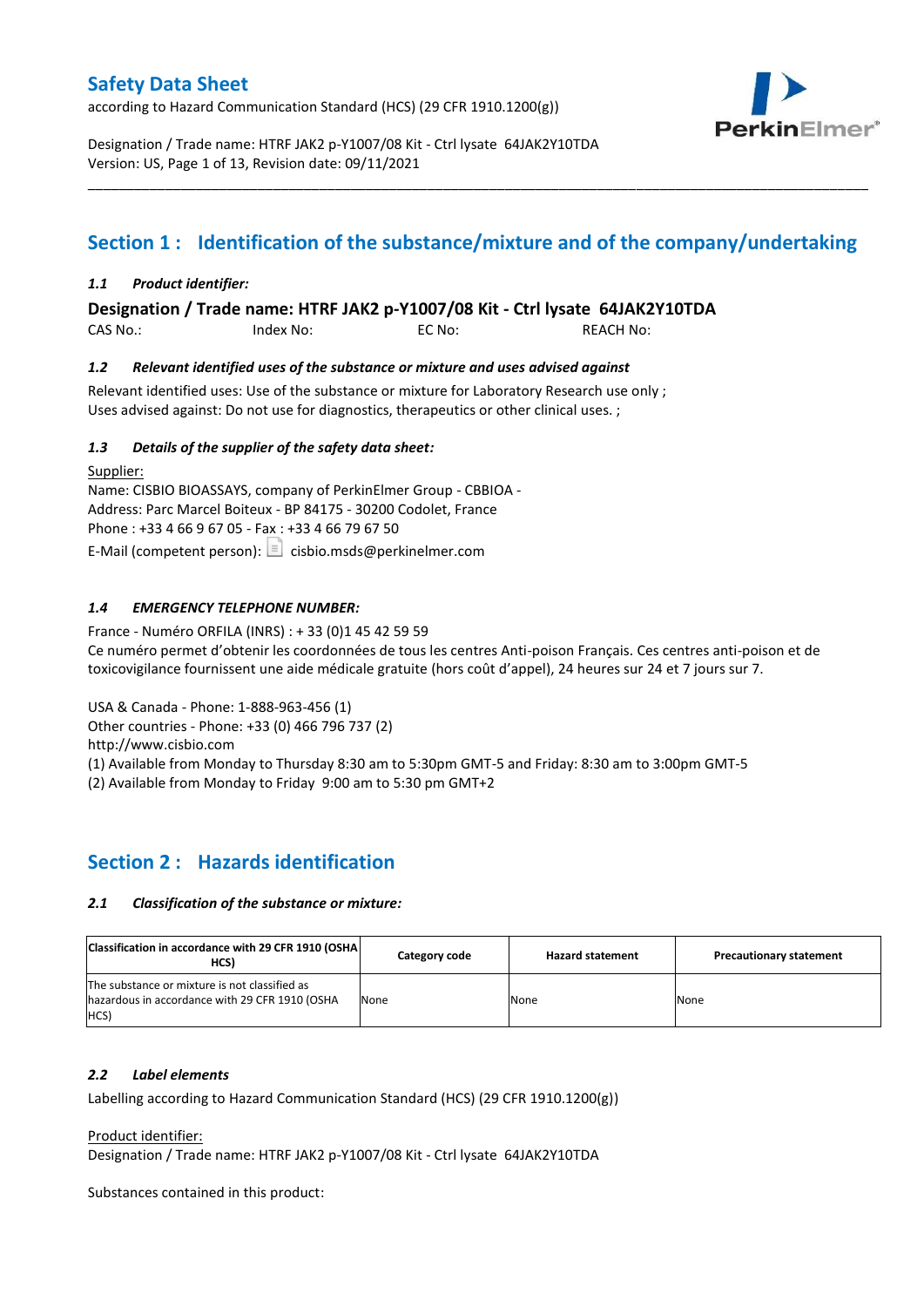according to Hazard Communication Standard (HCS) (29 CFR 1910.1200(g))

Designation / Trade name: HTRF JAK2 p-Y1007/08 Kit - Ctrl lysate 64JAK2Y10TDA Version: US, Page 2 of 13, Revision date: 09/11/2021



Hazard pictograms

Signal word:

Hazard and precautionary statements:

#### *2.3 Other hazards*

The mixture contains substances classified as 'Substances of Very High Concern' (SVHC) published by the European CHemicals Agency (ECHA) under article 57 of REACH at levels of 0.1% or higher. This substance or mixture contains no components considered to be either persistent, bioaccumulative and toxic (PBT), or very persistent and very bioaccumulative (vPvB) at levels of 0.1% or higher ;

\_\_\_\_\_\_\_\_\_\_\_\_\_\_\_\_\_\_\_\_\_\_\_\_\_\_\_\_\_\_\_\_\_\_\_\_\_\_\_\_\_\_\_\_\_\_\_\_\_\_\_\_\_\_\_\_\_\_\_\_\_\_\_\_\_\_\_\_\_\_\_\_\_\_\_\_\_\_\_\_\_\_\_\_\_\_\_\_\_\_\_\_\_\_\_\_\_\_\_\_\_

Adverse human health effects: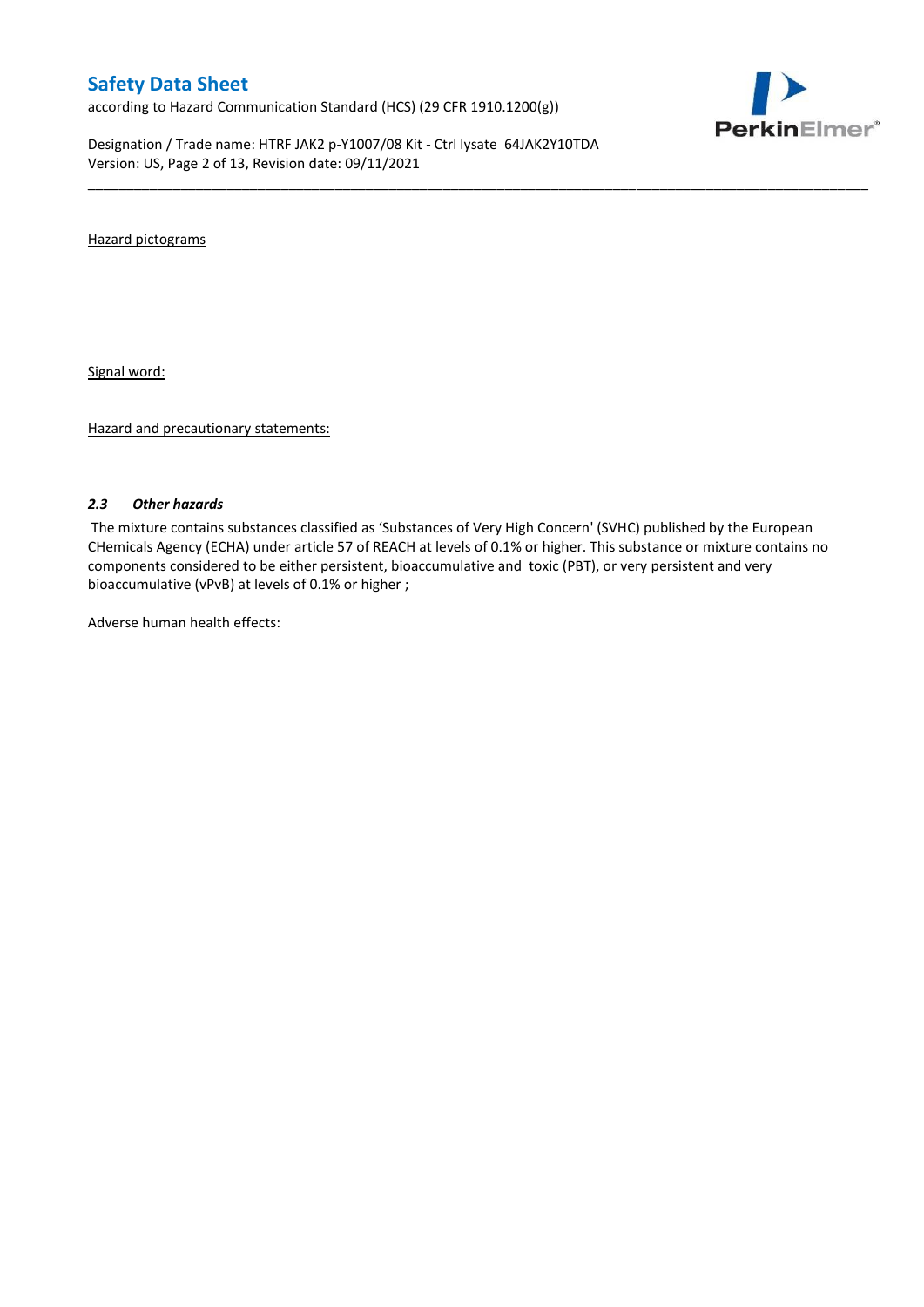according to Hazard Communication Standard (HCS) (29 CFR 1910.1200(g))



Designation / Trade name: HTRF JAK2 p-Y1007/08 Kit - Ctrl lysate 64JAK2Y10TDA Version: US, Page 3 of 13, Revision date: 09/11/2021

## **Section 3 : Composition/information on ingredients**

### *3.2 Mixtures*

Hazardous ingredients:

| Substance name                                                                                 | CAS <sub>n</sub> ° | Index n° | EC n°     | Classification in accordance with 29 CFR   <br>1910 (OSHA HCS)                                                                                                                                                                       | Concentration<br>(%) | <b>SCL</b> | M-factor |
|------------------------------------------------------------------------------------------------|--------------------|----------|-----------|--------------------------------------------------------------------------------------------------------------------------------------------------------------------------------------------------------------------------------------|----------------------|------------|----------|
| trisodium<br>tetraoxovanadate                                                                  | 13721-39-6         |          | 237-287-9 | Acute toxicity - Acute Tox. 4 - H302 - Oral                                                                                                                                                                                          | < 10%                |            |          |
| $4-(2-$<br>hydroxyethyl)piperazin-1-7365-45-9<br>vlethanesulphonic acid                        |                    |          | 230-907-9 |                                                                                                                                                                                                                                      | $< 3\%$              |            |          |
| Poly(oxy-1,2-ethanediyl),<br>$\alpha$ -[4-(1,1,3,3-<br>tetramethylbutyl)phenyl]-<br>ω-hydroxy- | 9002-93-1          |          |           | Acute toxicity - Acute Tox. 4 - H302 - Oral<br>Hazardous to the aquatic environment -<br>Aquatic Chronic 2 - H411<br>Serious eye damage/eye irritation - Eye<br>Dam. 1 - H318<br>Skin corrosion/irritation - Skin Irrit. 2 -<br>H315 | $< 1\%$              |            |          |

\_\_\_\_\_\_\_\_\_\_\_\_\_\_\_\_\_\_\_\_\_\_\_\_\_\_\_\_\_\_\_\_\_\_\_\_\_\_\_\_\_\_\_\_\_\_\_\_\_\_\_\_\_\_\_\_\_\_\_\_\_\_\_\_\_\_\_\_\_\_\_\_\_\_\_\_\_\_\_\_\_\_\_\_\_\_\_\_\_\_\_\_\_\_\_\_\_\_\_\_\_

Additional information: Full text of H- and EUH-phrases: see SECTION 16.

## **Section 4 : First aid measures**

#### *4.1 Description of first aid measures*

**General information**: Do not leave affected person unattended. ;

**Following inhalation**: In case of respiratory tract irritation, consult a physician. ;

**Following skin contact**:After contact with skin, wash immediately with water ;

**Following eye contact**: After contact with the eyes, rinse with water with the eyelids open for a sufficient length of time,

then consult an ophthalmologist immediately. ;

**Following ingestion**: Do NOT induce vomiting. ;

**Self-protection of the first aider**:

## *4.2 Most important symptoms and effects, both acute and delayed*

Symptoms: No known symptoms to date. ; Effects:

## *4.3 Indication of any immediate medical attention and special treatment needed*

Notes for the doctor:

## **Section 5 : Firefighting measures**

### *5.1 Extinguishing media:*

Suitable extinguishing media: This product is not flammable. Use extinguishing agent suitable for type of surrounding fire ;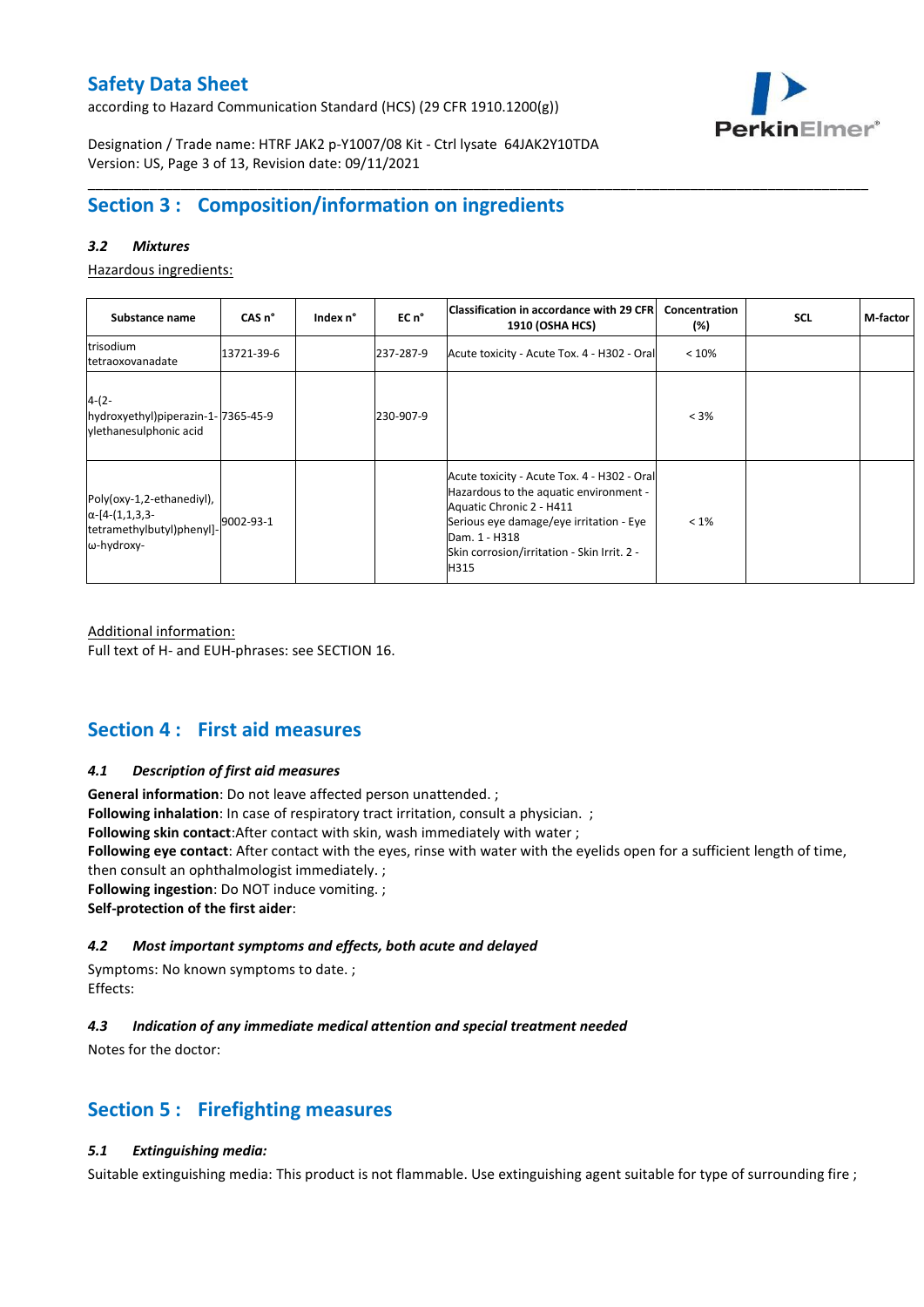according to Hazard Communication Standard (HCS) (29 CFR 1910.1200(g))

Designation / Trade name: HTRF JAK2 p-Y1007/08 Kit - Ctrl lysate 64JAK2Y10TDA Version: US, Page 4 of 13, Revision date: 09/11/2021



#### \_\_\_\_\_\_\_\_\_\_\_\_\_\_\_\_\_\_\_\_\_\_\_\_\_\_\_\_\_\_\_\_\_\_\_\_\_\_\_\_\_\_\_\_\_\_\_\_\_\_\_\_\_\_\_\_\_\_\_\_\_\_\_\_\_\_\_\_\_\_\_\_\_\_\_\_\_\_\_\_\_\_\_\_\_\_\_\_\_\_\_\_\_\_\_\_\_\_\_\_\_ *5.2 Special hazards arising from the substance or mixture*

Hazardous combustion products: /

#### *5.3 Advice for fire-fighters*

Wear Protective clothing. ; Additional information:

## **Section 6 : Accidental release measures**

### *6.1 Personal precautions, protective equipment and emergency procedures*

Emergency procedures: Provide adequate ventilation. ;

### *6.2 Environmental precautions*

Do not allow to enter into surface water or drains. ;

### *6.3 Methods and material for containment and cleaning up*

For cleaning up: Suitable material for taking up: Absorbing material, organic ; Other information:

#### *6.4 Reference to other sections*

Additional information:

## **Section 7 : Handling and storage**

## *7.1 Precautions for safe handling*

Protective measures: Advice on safe handling: Avoid contact with skin, eyes and clothes. ; Fire preventions:

Do not eat, drink or smoke in areas where reagents are handled. ; Advice on general occupational hygiene : Handle in accordance with good industrial hygiene and safety practice ;

#### *7.2 Conditions for safe storage, including any incompatibilities*

Requirements for storage rooms and vessels: Keep container tightly closed. ; Hints on storage assembly: Materials to avoid: Further information on storage conditions:

#### *7.3 Specific end uses:*

Recommendations on specific end uses: Observe technical data sheet. ;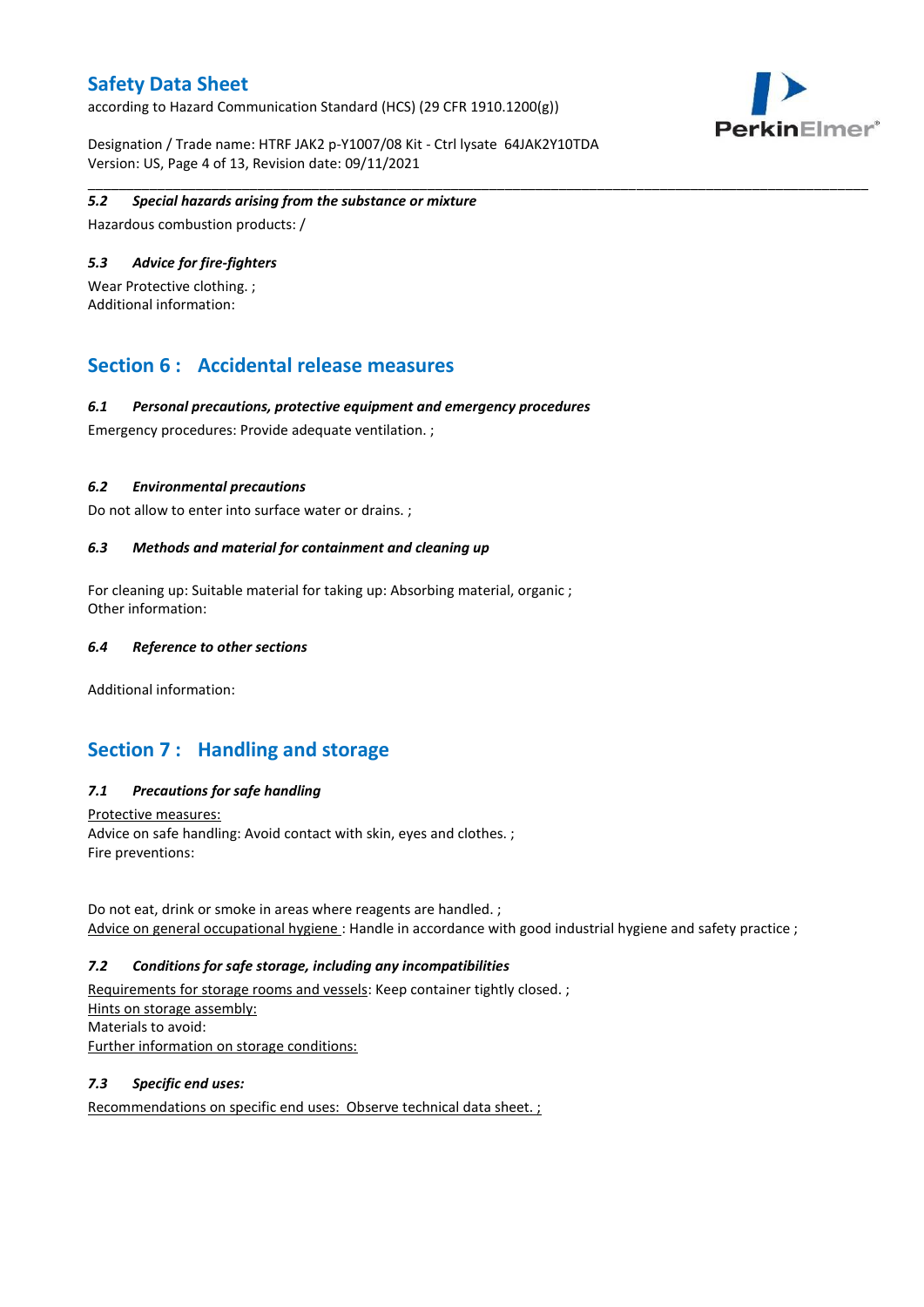according to Hazard Communication Standard (HCS) (29 CFR 1910.1200(g))



Designation / Trade name: HTRF JAK2 p-Y1007/08 Kit - Ctrl lysate 64JAK2Y10TDA Version: US, Page 5 of 13, Revision date: 09/11/2021

# **Section 8 : Exposure controls/personal protection**

### *8.1 Control parameters*

Preliminary remark:

## 8.1.1 Occupational exposure limits:

OSHA (USA)

| Source:                    | Occupational Safety and Health Administration (OSHA) Permissible Exposure Limits (PELS) from 29 CFR 1910.1000 |            |                                                                            |                                                                               |                                                                      |                                                                        |  |  |  |  |  |
|----------------------------|---------------------------------------------------------------------------------------------------------------|------------|----------------------------------------------------------------------------|-------------------------------------------------------------------------------|----------------------------------------------------------------------|------------------------------------------------------------------------|--|--|--|--|--|
| Substance                  | EC-No.                                                                                                        | CAS-No     | <b>OSHA Permissible</b><br><b>Exposure Limit (PEL)</b><br>8-hour TWA (ppm) | <b>OSHA Permissible</b><br><b>Exposure Limit (PEL) 8-</b><br>hour TWA (mg/m3) | <b>OSHA Permissible</b><br><b>Exposure Limit (PEL)</b><br>STEL (ppm) | <b>OSHA Permissible</b><br><b>Exposure Limit (PEL)</b><br>STEL (mg/m3) |  |  |  |  |  |
| 13721-39-6 / 237-<br>287-9 | 237-287-9                                                                                                     | 13721-39-6 |                                                                            |                                                                               |                                                                      | 0.05                                                                   |  |  |  |  |  |
| 7365-45-9 / 230-907-<br>19 | 230-907-9                                                                                                     | 7365-45-9  |                                                                            |                                                                               |                                                                      |                                                                        |  |  |  |  |  |

\_\_\_\_\_\_\_\_\_\_\_\_\_\_\_\_\_\_\_\_\_\_\_\_\_\_\_\_\_\_\_\_\_\_\_\_\_\_\_\_\_\_\_\_\_\_\_\_\_\_\_\_\_\_\_\_\_\_\_\_\_\_\_\_\_\_\_\_\_\_\_\_\_\_\_\_\_\_\_\_\_\_\_\_\_\_\_\_\_\_\_\_\_\_\_\_\_\_\_\_\_

| Source:                                                      | TRGS 903, November 2015, BAuA |               |             |           |
|--------------------------------------------------------------|-------------------------------|---------------|-------------|-----------|
| <b>Substance</b>                                             | EC No.                        | <b>CAS-No</b> | BGW (mg/m3) | BGW (ppm) |
| 13721-39-6 / 237-<br>287-9                                   | 237-287-9                     | 13721-39-6    |             |           |
| $\overline{17365}$ -45-9 / 230-907- $\big  230$ -907-9<br>19 |                               | 7365-45-9     |             |           |

## 8.1.2 DNEL/PNEC-values:

• DNEL worker

| Source:                                                                                       |                     | <b>IGESTIS – substance database</b> |                                                 |                                                          |                                                           |                                                 |                                                         |                                    |                                                                               |
|-----------------------------------------------------------------------------------------------|---------------------|-------------------------------------|-------------------------------------------------|----------------------------------------------------------|-----------------------------------------------------------|-------------------------------------------------|---------------------------------------------------------|------------------------------------|-------------------------------------------------------------------------------|
| <b>Substance</b>                                                                              | EC-No.              | <b>CAS-No</b>                       | Acute - dermal,<br>local effects<br>(mg/kg/day) | $Long-term -$<br>dermal, local<br>effects<br>(mg/kg/day) | Long-term -<br>dermal.<br>systemic effects<br>(mg/kg/day) | Acute –<br>inhalation, local<br>effects (mg/m3) | $Acute -$<br>inhalation.<br>systemic effects<br>(mg/m3) | Long-term $-$<br>inhalation, local | Long-term $-$<br>inhalation.<br>" effects (mg/m3) systemic effects<br>(mg/m3) |
| $\left  \frac{13721 \cdot 39 \cdot 6}{237 \cdot 287 \cdot 9} \right $ 13721-39-6<br>237-287-9 |                     |                                     |                                                 |                                                          |                                                           |                                                 |                                                         |                                    |                                                                               |
| 7365-45-9 /<br>230-907-9                                                                      | 230-907-9 7365-45-9 |                                     |                                                 |                                                          |                                                           |                                                 | 23.5-23.5                                               |                                    |                                                                               |

#### DNEL consumer

| Source:                                            |        | <b>IGESTIS – substance database</b> |                                                 |                                                          |                                                             |                                                 |                                                       |                                                     |                                                          |
|----------------------------------------------------|--------|-------------------------------------|-------------------------------------------------|----------------------------------------------------------|-------------------------------------------------------------|-------------------------------------------------|-------------------------------------------------------|-----------------------------------------------------|----------------------------------------------------------|
| <b>Substance</b>                                   | EC-No. | <b>CAS-No</b>                       | Acute - dermal,<br>local effects<br>(mg/kg/day) | $Long-term -$<br>dermal, local<br>effects<br>(mg/kg/day) | Long-term $-$<br>dermal.<br>systemic effects<br>(mg/kg/day) | Acute –<br>inhalation, local<br>effects (mg/m3) | Acute -<br>inhalation,<br>systemic effects<br>(mg/m3) | Long-term -<br>inhalation, local<br>effects (mg/m3) | Long-term-<br>inhalation.<br>systemic effects<br>(mg/m3) |
| $13721-39-6$ / $237-287-9$ 13721-39-6<br>237-287-9 |        |                                     |                                                 |                                                          |                                                             |                                                 |                                                       |                                                     |                                                          |
| 7365-45-9 /<br>230-907-9                           |        | 230-907-9 7365-45-9                 |                                                 |                                                          |                                                             |                                                 |                                                       |                                                     |                                                          |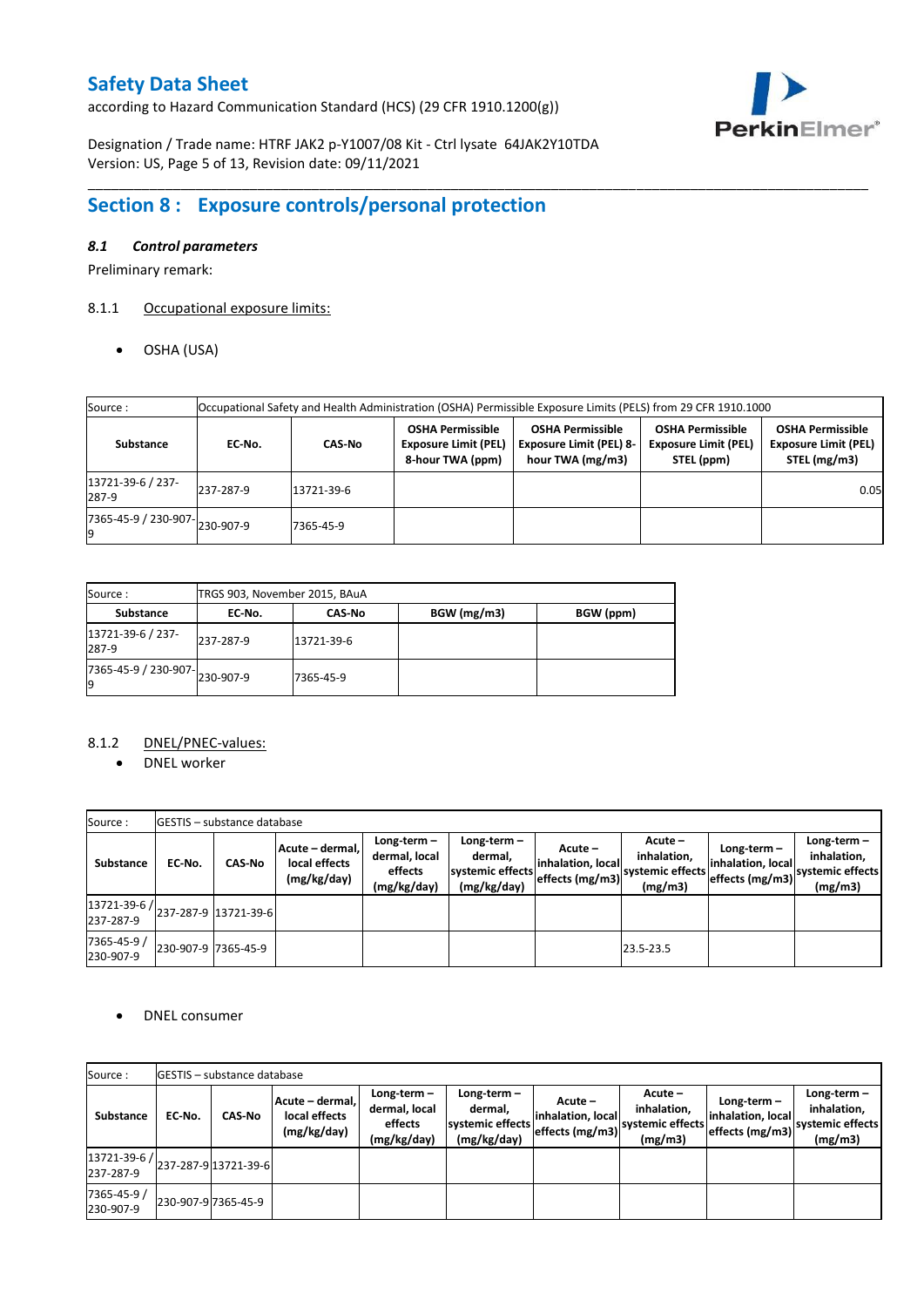according to Hazard Communication Standard (HCS) (29 CFR 1910.1200(g))



Designation / Trade name: HTRF JAK2 p-Y1007/08 Kit - Ctrl lysate 64JAK2Y10TDA Version: US, Page 6 of 13, Revision date: 09/11/2021

### • PNEC

| Source:                    | <b>INERIS</b>                   |           |            |                 |  |              |  |  |                      |                                                                                           |            |                      |  |              |  |  |
|----------------------------|---------------------------------|-----------|------------|-----------------|--|--------------|--|--|----------------------|-------------------------------------------------------------------------------------------|------------|----------------------|--|--------------|--|--|
|                            |                                 |           |            | PNEC AQUATIC    |  |              |  |  |                      |                                                                                           |            | <b>PNEC Sediment</b> |  |              |  |  |
| <b>Substance</b><br>EC-No. | <b>CAS-No</b>                   |           | freshwater |                 |  | marine water |  |  | intermittent release |                                                                                           | freshwater |                      |  | marine water |  |  |
|                            |                                 |           | (mg/L)     | $(mg/kg)$ (ppm) |  |              |  |  |                      | (mg/L)  (mg/kg)  (ppm)  (mg/L)  (mg/kg)  (ppm)  (mg/L) (mg/kg) (ppm) (mg/L) (mg/kg) (ppm) |            |                      |  |              |  |  |
| 13721-39-6                 | / 237-287- 237-287-9 13721-39-6 |           |            |                 |  |              |  |  |                      |                                                                                           |            |                      |  |              |  |  |
| 7365-45-9                  | / 230-907- 230-907-9            | 7365-45-9 |            |                 |  |              |  |  |                      |                                                                                           |            |                      |  |              |  |  |

\_\_\_\_\_\_\_\_\_\_\_\_\_\_\_\_\_\_\_\_\_\_\_\_\_\_\_\_\_\_\_\_\_\_\_\_\_\_\_\_\_\_\_\_\_\_\_\_\_\_\_\_\_\_\_\_\_\_\_\_\_\_\_\_\_\_\_\_\_\_\_\_\_\_\_\_\_\_\_\_\_\_\_\_\_\_\_\_\_\_\_\_\_\_\_\_\_\_\_\_\_

| Source:                             | <b>INERIS</b> |                  |        |         |                                |  |         |          |        |         |                             |        |         |       |
|-------------------------------------|---------------|------------------|--------|---------|--------------------------------|--|---------|----------|--------|---------|-----------------------------|--------|---------|-------|
|                                     |               |                  |        |         |                                |  |         | Others   |        |         |                             |        |         |       |
| <b>Substance</b><br>EC-No.          | <b>CAS-No</b> | <b>PNEC soil</b> |        |         | PNEC sewage treatment<br>plant |  |         | PNEC air |        |         | PNEC secondary<br>poisoning |        |         |       |
|                                     |               |                  | (mg/L) | (mg/kg) | $(ppm)$ $(mg/L)$               |  | (mg/kg) | (ppm)    | (mg/L) | (mg/kg) | (ppm)                       | (mg/L) | (mg/kg) | (ppm) |
| 13721-39-6 / 237-287-9<br>237-287-9 |               | 13721-39-6       |        |         |                                |  |         |          |        |         |                             |        |         |       |
| 7365-45-9 /<br>230-907-9            | 230-907-9     | 7365-45-9        |        |         |                                |  |         |          |        |         |                             |        |         |       |

#### *8.2 Exposure controls*

8.2.1 Appropriate engineering controls:

Technical measures and appropriate working operations should be given priority over the use of personal protective equipment. See section 7

8.2.2 Personal protective equipment:

Eye / Face protection: Safety glasses with side-shields ;

Skin protection:Gloves ;

Respiratory protection:Ensure adequate ventilation ;

Thermal hazards:

8.2.3 Environmental exposure controls:

Consumer exposure control

Measures related to consumer uses of the substance (as such or in mixtures): Measures related to the service life of the substance in articles:

## **Section 9 : Physical and chemical properties**

#### *9.1 Information on basic physical and chemical properties*

Appearance

| $-$                   |           |
|-----------------------|-----------|
| Physical state        | Liauid :  |
| Colour                | Colorless |
| Odour                 |           |
| Odour threshold (ppm) |           |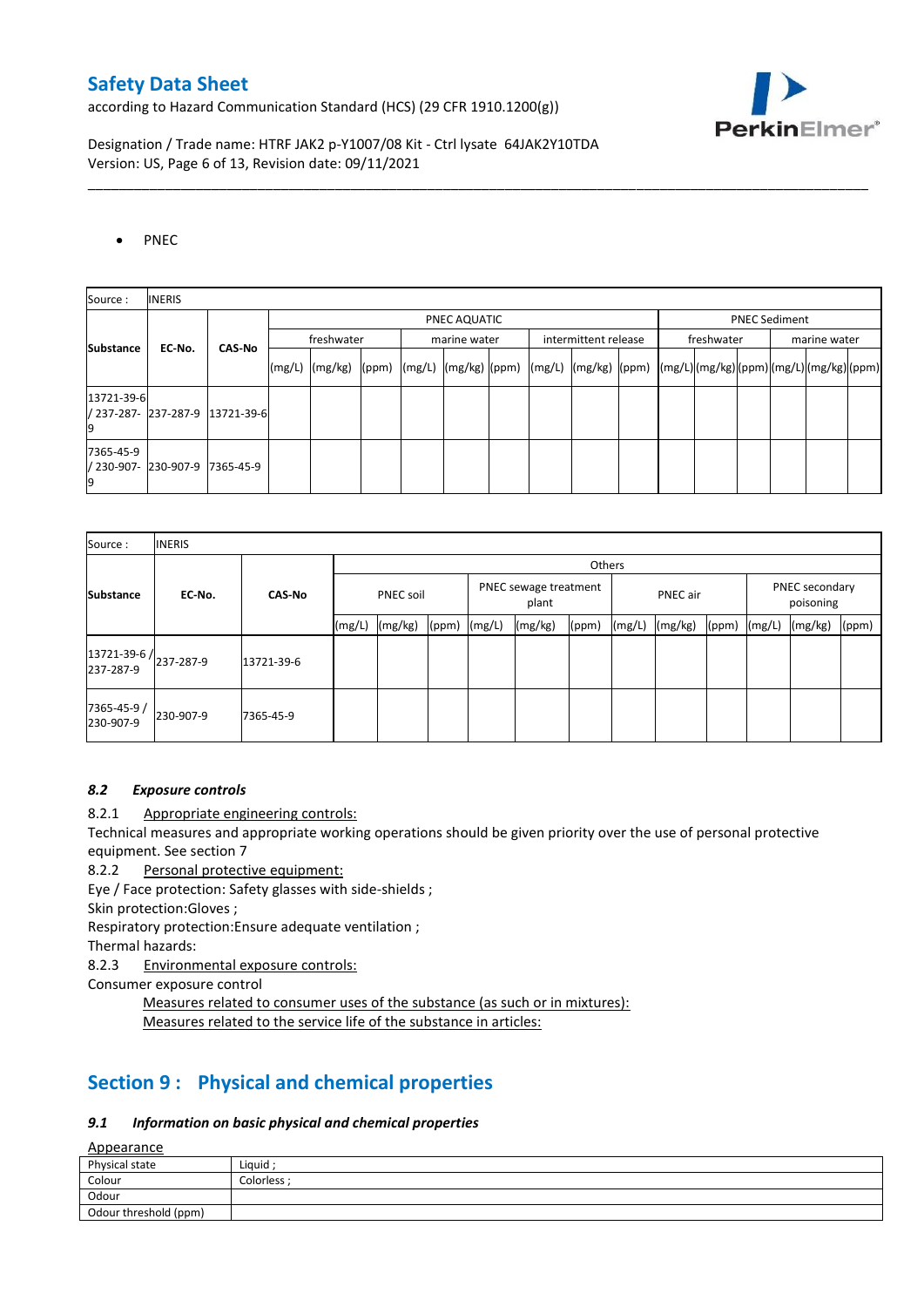according to Hazard Communication Standard (HCS) (29 CFR 1910.1200(g))



## Designation / Trade name: HTRF JAK2 p-Y1007/08 Kit - Ctrl lysate 64JAK2Y10TDA Version: US, Page 7 of 13, Revision date: 09/11/2021

|                                                             | Value | Concentration<br>(mol/L) | Method | Temperature (°C) | Pressure (kPa) | Remark |
|-------------------------------------------------------------|-------|--------------------------|--------|------------------|----------------|--------|
|                                                             |       |                          |        |                  |                |        |
| Melting point (°C)<br>Freezing point (°C)                   |       |                          |        |                  |                |        |
|                                                             |       |                          |        |                  |                |        |
| Initial boiling point/boiling range (°C)                    |       |                          |        |                  |                |        |
| Flash point (°C)                                            |       |                          |        |                  |                |        |
| Evaporation rate (kg/m <sup>2</sup> /h)                     |       |                          |        |                  |                |        |
| Flammability (type: ) (%)                                   |       |                          |        |                  |                |        |
| Upper explosive limit<br>flammability or explosive<br>(%)   |       |                          |        |                  |                |        |
| Lower explosive limit (%)                                   |       |                          |        |                  |                |        |
|                                                             |       |                          |        |                  |                |        |
|                                                             |       |                          |        |                  |                |        |
| Density (g/cm <sup>3</sup> )                                |       |                          |        |                  |                |        |
| Relative density (g/cm <sup>3</sup> )                       |       |                          |        |                  |                |        |
| Bulk density (g/cm <sup>3</sup> )                           |       |                          |        |                  |                |        |
| Critical density (g/cm <sup>3</sup> )                       |       |                          |        |                  |                |        |
|                                                             |       |                          |        |                  |                |        |
| Partition coefficient (log Pow)                             |       |                          |        |                  |                |        |
| Auto-ignition temperature (°C)                              |       |                          |        |                  |                |        |
| Decomposition temperature (°C)<br>Decomposition energy : kJ |       |                          |        |                  |                |        |
| Viscosity, dynamic (poiseuille)                             |       |                          |        |                  |                |        |
| Viscosity, cinematic (cm <sup>3</sup> /s)                   |       |                          |        |                  |                |        |
| <b>Explosive properties</b>                                 |       |                          |        |                  |                |        |
| Oxidising properties                                        |       |                          |        |                  |                |        |
|                                                             |       |                          |        |                  |                |        |

\_\_\_\_\_\_\_\_\_\_\_\_\_\_\_\_\_\_\_\_\_\_\_\_\_\_\_\_\_\_\_\_\_\_\_\_\_\_\_\_\_\_\_\_\_\_\_\_\_\_\_\_\_\_\_\_\_\_\_\_\_\_\_\_\_\_\_\_\_\_\_\_\_\_\_\_\_\_\_\_\_\_\_\_\_\_\_\_\_\_\_\_\_\_\_\_\_\_\_\_\_

#### *9.2 Other information:*

No other relevant data available

## **Section 10 : Stability and reactivity**

#### *10.1 Reactivity*

This material is considered to be non-reactive under normal use conditions. ;

*10.2 Chemical stability*

#### *10.3 Possibility of hazardous reactions*

- *10.4 Conditions to avoid:*
- *10.5 Incompatible materials:*

#### *10.6 Hazardous decomposition products:*

Does not decompose when used for intended uses. ;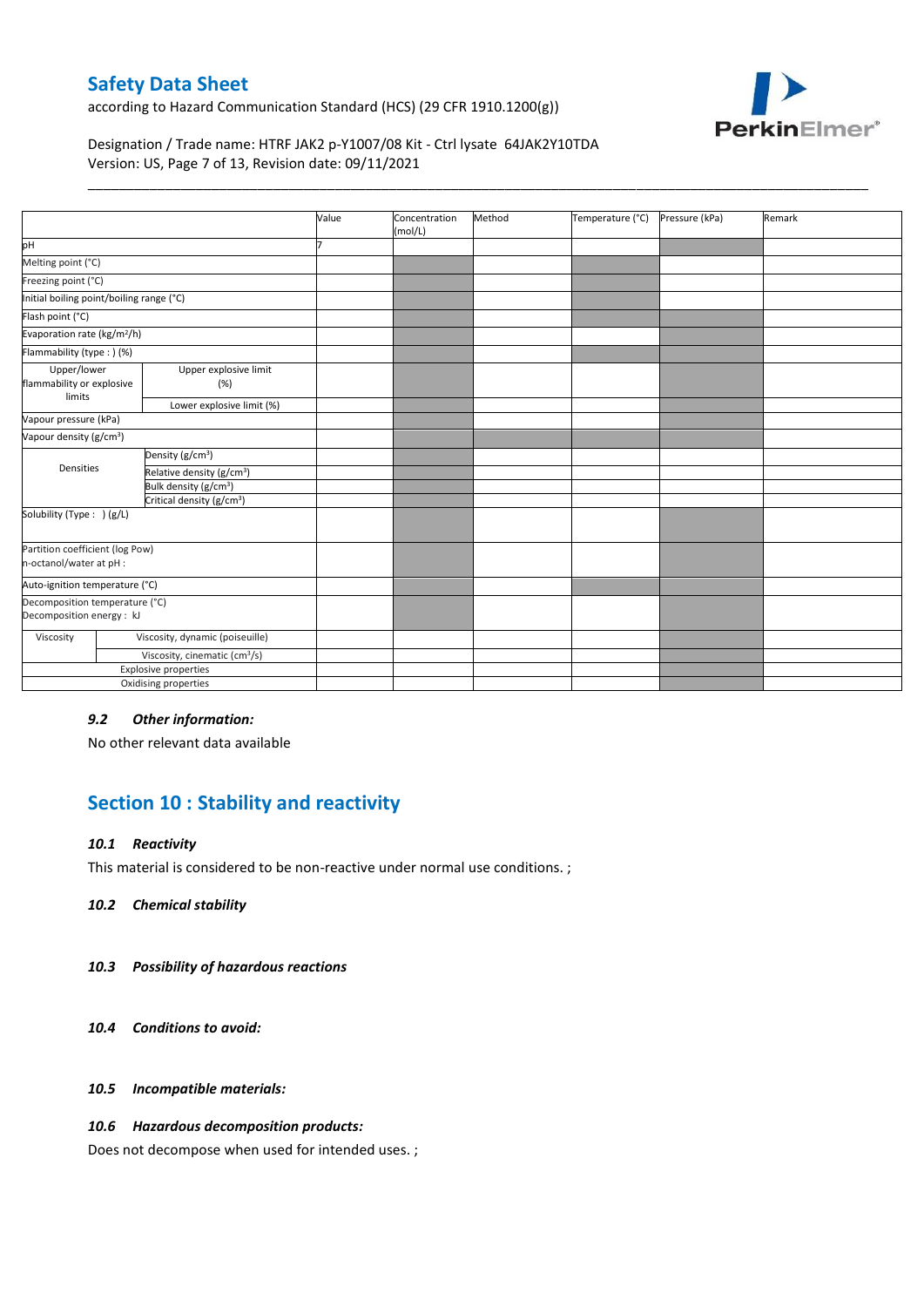according to Hazard Communication Standard (HCS) (29 CFR 1910.1200(g))

Designation / Trade name: HTRF JAK2 p-Y1007/08 Kit - Ctrl lysate 64JAK2Y10TDA Version: US, Page 8 of 13, Revision date: 09/11/2021



## **Section 11 : Toxicological information**

Toxicokinetics, metabolism and distribution

### *11.1 Information on toxicological effects*

Substances

**Acute toxicity**

Animal data: Acute oral toxicity:

| Substance name         | LD50<br>(mg/kg) | <b>Species</b> | <b>Method</b> | Symptoms / delayed effects | Remark |
|------------------------|-----------------|----------------|---------------|----------------------------|--------|
| 13721-39-6 / 237-287-9 | 330-330         | Rat            |               | Hemorragie                 |        |
| 9002-93-1              | 1800-1800       | Rat            |               |                            |        |

\_\_\_\_\_\_\_\_\_\_\_\_\_\_\_\_\_\_\_\_\_\_\_\_\_\_\_\_\_\_\_\_\_\_\_\_\_\_\_\_\_\_\_\_\_\_\_\_\_\_\_\_\_\_\_\_\_\_\_\_\_\_\_\_\_\_\_\_\_\_\_\_\_\_\_\_\_\_\_\_\_\_\_\_\_\_\_\_\_\_\_\_\_\_\_\_\_\_\_\_\_

Acute dermal toxicity:

Acute inhalative toxicity:

Practical experience / human evidence: Assessment / Classification: General Remark:

#### **•** Skin corrosion/irritation

Animal data:

| Substance name         | Species | Method | Exposure time | Result<br>Mevaluation | Score | Remark |
|------------------------|---------|--------|---------------|-----------------------|-------|--------|
| 9002-93-<br><u>. ت</u> |         |        |               |                       |       |        |

In-vitro skin test method: In-vitro skin test result:

Assessment / Classification:

#### **Eye damage/irritation**

Animal data:

| Substance name        | <b>Species</b> | Method | Exposure time | Result,<br>'/evaluation | Score | Remark |
|-----------------------|----------------|--------|---------------|-------------------------|-------|--------|
| 9002-93<br><b>سات</b> | Rabbit         |        |               | Eve irritation          |       |        |

In vitro eye test method: In vitro eye test result: Assessment / Classification:

C**MR effects (carcinogenity, mutagenicity and toxicity for reproduction)**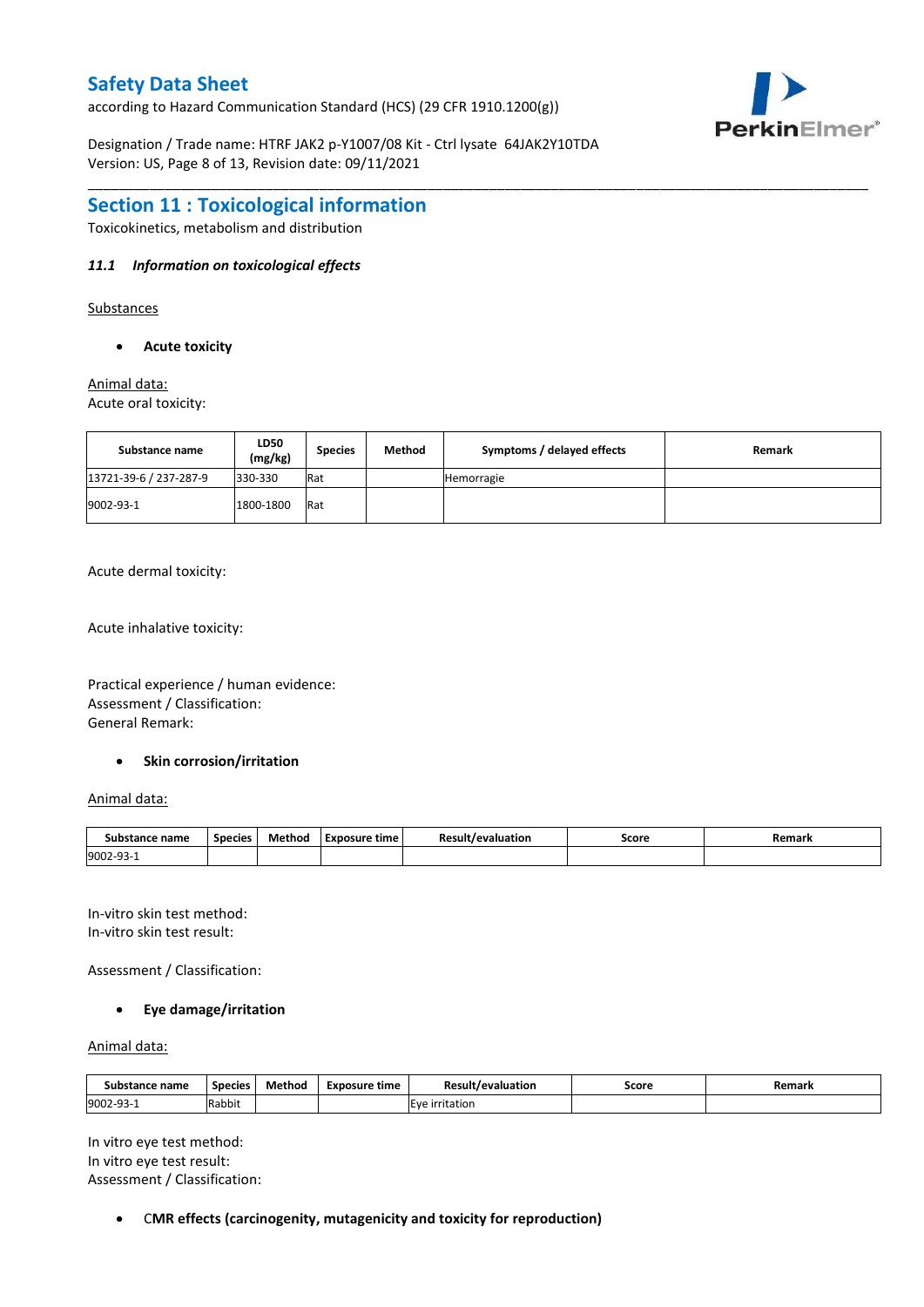according to Hazard Communication Standard (HCS) (29 CFR 1910.1200(g))



Designation / Trade name: HTRF JAK2 p-Y1007/08 Kit - Ctrl lysate 64JAK2Y10TDA Version: US, Page 9 of 13, Revision date: 09/11/2021

\_\_\_\_\_\_\_\_\_\_\_\_\_\_\_\_\_\_\_\_\_\_\_\_\_\_\_\_\_\_\_\_\_\_\_\_\_\_\_\_\_\_\_\_\_\_\_\_\_\_\_\_\_\_\_\_\_\_\_\_\_\_\_\_\_\_\_\_\_\_\_\_\_\_\_\_\_\_\_\_\_\_\_\_\_\_\_\_\_\_\_\_\_\_\_\_\_\_\_\_\_

o Germ cell mutagenicity:

Animal data:

Assessment / Classification:

o Carcinogenicity

Practical experience / human evidence: Animal data:

Other information: Assessment / Classification:

o Reproductive toxicity

Practical experience / human evidence: Animal data:

Other information: Assessment / Classification:

Overall assessment on CMR properties:

- **Specific target organ toxicity (single exposure)**
	- o STOT SE 1 and 2

Animal data:

Other information:

o STOT SE 3

Practical experience / human evidence:

Other information: Assessment / Classification:

## **Specific target organ toxicity (repeated exposure)**

Practical experience / human evidence: Animal data:

Assessment / Classification: Other information

## **Aspiration hazard**

Practical experience / human evidence: Experimental data: viscosity data: see SECTION 9. Assessment / Classification: Remark: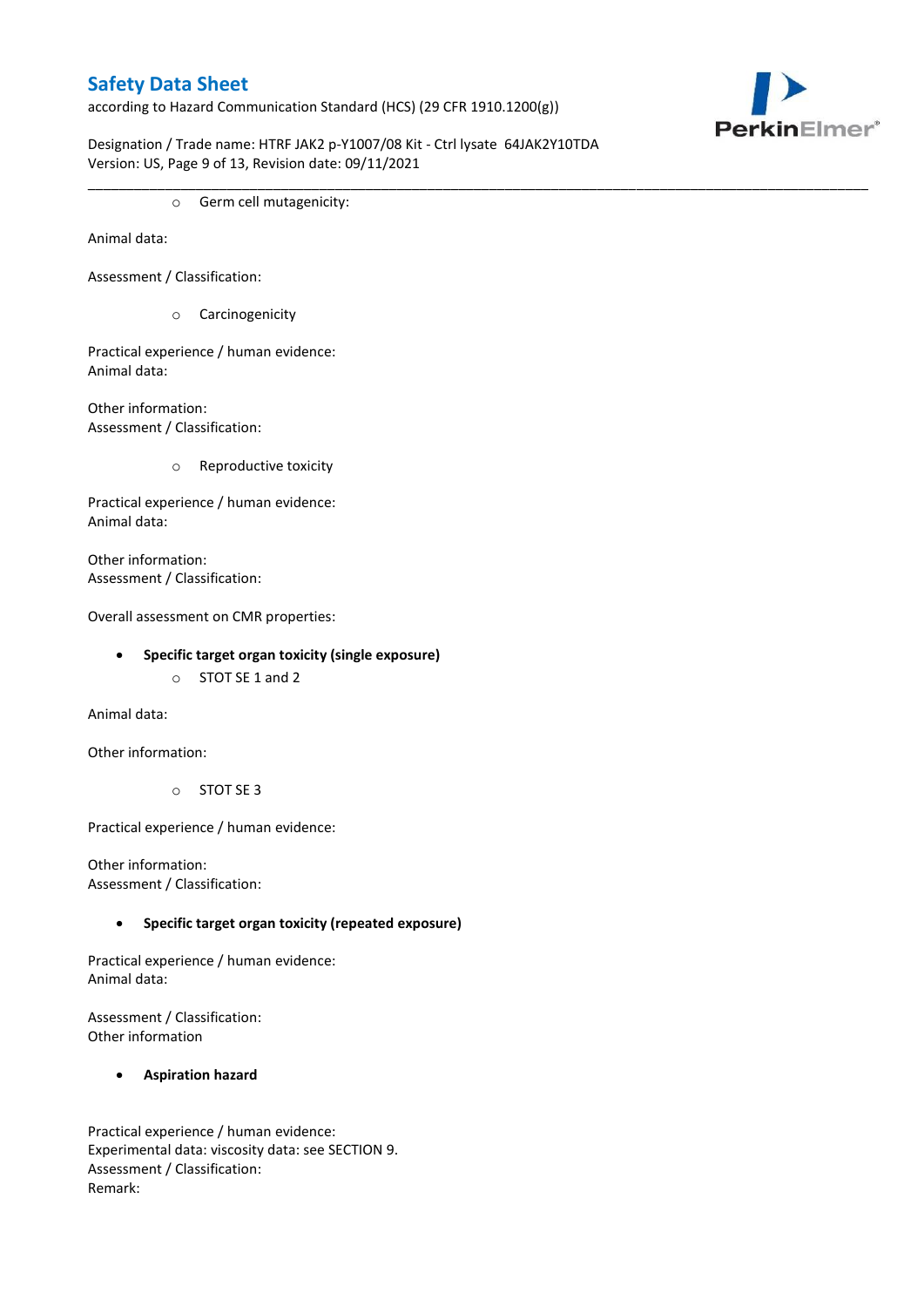according to Hazard Communication Standard (HCS) (29 CFR 1910.1200(g))



Designation / Trade name: HTRF JAK2 p-Y1007/08 Kit - Ctrl lysate 64JAK2Y10TDA Version: US, Page 10 of 13, Revision date: 09/11/2021

## 11.1.1 Mixtures

No toxicological information is available for the mixture itself

## **Section 12 : Ecological information**

In case that test data regarding one endpoint/differentiation exist for the mixture itself, the classification is carried out according to the substance criteria (excluding biodegradation and bioaccumulation). If no test data exist, the criteria for mixture classification has to be used (calculation method) in this case the toxicological data of the ingredients are shown.

\_\_\_\_\_\_\_\_\_\_\_\_\_\_\_\_\_\_\_\_\_\_\_\_\_\_\_\_\_\_\_\_\_\_\_\_\_\_\_\_\_\_\_\_\_\_\_\_\_\_\_\_\_\_\_\_\_\_\_\_\_\_\_\_\_\_\_\_\_\_\_\_\_\_\_\_\_\_\_\_\_\_\_\_\_\_\_\_\_\_\_\_\_\_\_\_\_\_\_\_\_

### *12.1 Aquatic toxicity:*

Acute (short-term) fish toxicity

| Source:          |        |               |                       |                       |                  | Informations relatives à la réglementation VME (France) : ED 984, 07.2012 |                              |        |        |                       |
|------------------|--------|---------------|-----------------------|-----------------------|------------------|---------------------------------------------------------------------------|------------------------------|--------|--------|-----------------------|
| <b>Substance</b> | EC-No. | <b>CAS-No</b> | <b>LC50</b><br>(mg/L) | <b>EC50</b><br>(mg/L) | Test<br>duration | <b>Species</b>                                                            | Result/<br><b>Evaluation</b> | Method | Remark | <b>General Remark</b> |
| 9002-93-1        |        | 9002-93-1     | 8.9                   |                       |                  | Pimephales<br>96 promelas<br>minnow)                                      |                              |        |        |                       |

#### Chronic (long-term) fish toxicity

| Source:   |        |               | Informations relatives à la réglementation VME (France) : ED 984, 07.2012 |         |        |        |                       |
|-----------|--------|---------------|---------------------------------------------------------------------------|---------|--------|--------|-----------------------|
| Substance | EC No. | <b>CAS-No</b> | $\vert$ NOEC (mg/L) $\vert$ Test duration                                 | Species | Method | Remark | <b>General Remark</b> |
| 9002-93-1 |        | 9002-93-1     |                                                                           |         |        |        |                       |

#### Acute (short-term) toxicity to crustacea

| Source:          |        |           |                       | Informations relatives à la réglementation VME (France) : ED 984, 07.2012 |                |                              |        |        |                    |
|------------------|--------|-----------|-----------------------|---------------------------------------------------------------------------|----------------|------------------------------|--------|--------|--------------------|
| <b>Substance</b> | EC No. | CAS-No    | <b>EC50</b><br>(mg/L) | Test duration                                                             | <b>Species</b> | Result/<br><b>Evaluation</b> | Method | Remark | l General Remark l |
| 9002-93-1        |        | 9002-93-1 | 26                    | 48                                                                        |                |                              |        |        |                    |

#### Chronic (long-term) toxicity to crustacea

| Source:          |        |               | Informations relatives à la réglementation VME (France) : ED 984, 07.2012 |                |        |        |                       |
|------------------|--------|---------------|---------------------------------------------------------------------------|----------------|--------|--------|-----------------------|
| <b>Substance</b> | EC No. | <b>CAS No</b> | NOEC (mg/L)   Test duration                                               | <b>Species</b> | Method | Remark | <b>General Remark</b> |
| 9002-93-1        |        | 9002-93-1     |                                                                           |                |        |        |                       |

## Acute (short-term) toxicity to algae and cyanobacteria

| Source:          |        |           |                                      | Informations relatives à la réglementation VME (France) : ED 984, 07.2012 |                              |        |        |                       |
|------------------|--------|-----------|--------------------------------------|---------------------------------------------------------------------------|------------------------------|--------|--------|-----------------------|
| <b>Substance</b> | EC No. |           | CAS-No   EC50 (mg/L)   Test duration | <b>Species</b>                                                            | Result/<br><b>Evaluation</b> | Method | Remark | <b>General Remark</b> |
| 9002-93-1        |        | 9002-93-1 |                                      |                                                                           |                              |        |        |                       |

#### Toxicity to microorganisms and other aquatic plants / organisms

| Source:   |        |           |               | Informations relatives à la réglementation VME (France) : ED 984, 07.2012 |        |        |                       |
|-----------|--------|-----------|---------------|---------------------------------------------------------------------------|--------|--------|-----------------------|
| Substance | EC-No. | CAS-No    | $EC50$ (mg/L) | Species                                                                   | Method | Remark | <b>General Remark</b> |
| 9002-93-1 |        | 9002-93-1 |               |                                                                           |        |        |                       |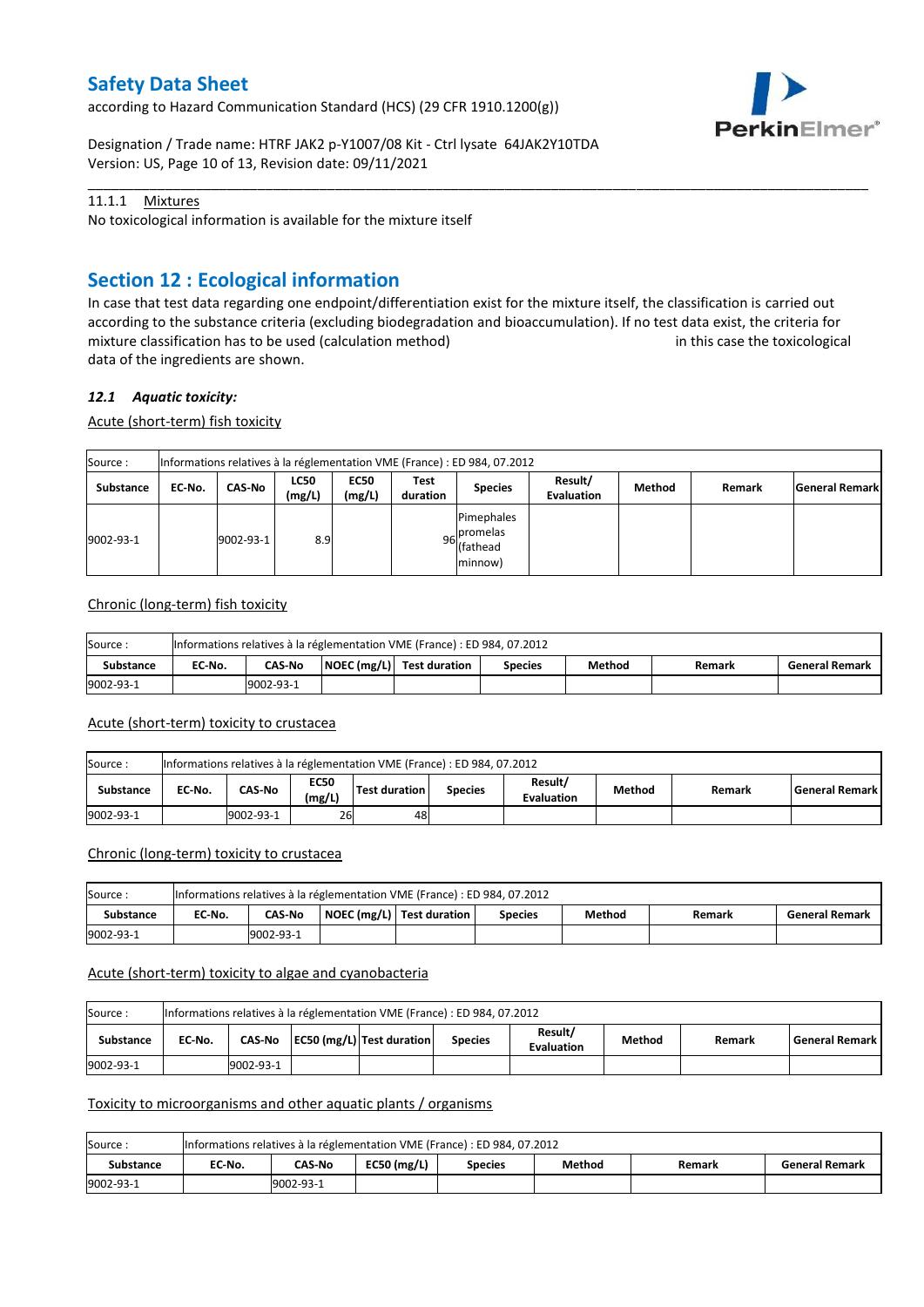according to Hazard Communication Standard (HCS) (29 CFR 1910.1200(g))



Designation / Trade name: HTRF JAK2 p-Y1007/08 Kit - Ctrl lysate 64JAK2Y10TDA Version: US, Page 11 of 13, Revision date: 09/11/2021

Assessment / Classification:

### *12.2 Persistence and degradability*

Biodegradation:

| Source :  |        |           |                 | Informations relatives à la réglementation VME (France) : ED 984, 07.2012 |                         |        |                                                                                      |
|-----------|--------|-----------|-----------------|---------------------------------------------------------------------------|-------------------------|--------|--------------------------------------------------------------------------------------|
| Substance | EC No. | CAS-No    | <b>Inoculum</b> | <b>Biodegradation</b><br>parameter                                        | Degradation<br>rate (%) | Method | Remark                                                                               |
| 9002-93-1 |        | 9002-93-1 |                 | BOD (% of COD).                                                           | 36-36                   |        | In accordance with the required<br>stability the product is poorly<br>biodegradable. |

\_\_\_\_\_\_\_\_\_\_\_\_\_\_\_\_\_\_\_\_\_\_\_\_\_\_\_\_\_\_\_\_\_\_\_\_\_\_\_\_\_\_\_\_\_\_\_\_\_\_\_\_\_\_\_\_\_\_\_\_\_\_\_\_\_\_\_\_\_\_\_\_\_\_\_\_\_\_\_\_\_\_\_\_\_\_\_\_\_\_\_\_\_\_\_\_\_\_\_\_\_

Abiotic Degradation:

| Source:          |        |               |                                            |                                       |      |    |        |        |
|------------------|--------|---------------|--------------------------------------------|---------------------------------------|------|----|--------|--------|
| <b>Substance</b> | EC-No. | <b>CAS-No</b> | <b>Abiotic</b><br>degradation test<br>type | Half-life time   Temperature  <br>(j) | (°C) | рH | Method | Remark |
| 9002-93-1        |        | 9002-93-1     |                                            |                                       |      |    |        |        |

Assessment / Classification:

#### *12.3 Bioaccumulative potential*

Bioconcentration factor (BCF):

| Source:   |        |               |         |               |        |        |
|-----------|--------|---------------|---------|---------------|--------|--------|
| Substance | EC No. | <b>CAS-No</b> | Species | <b>Result</b> | Method | Remark |
| 9002-93-1 |        | 9002-93-1     |         |               |        |        |

#### *12.4 Mobility in soil*

| Source:   |       |                 |                     |                          |                                        |         |                                         |                                            |                                          |        |        |
|-----------|-------|-----------------|---------------------|--------------------------|----------------------------------------|---------|-----------------------------------------|--------------------------------------------|------------------------------------------|--------|--------|
| Substance | EC n° |                 | CAS n° Distribution | <b>Transport</b><br>type | Henry's law<br>constant<br>(Pa.m3/mol) | Log KOC | <b>Half-life</b><br>time in<br>soil (j) | Half-life<br>time in<br>fresh<br>water (j) | Half-life<br>time in<br>sea water<br>(j) | Method | Remark |
| 9002-93-1 |       | 9002-<br>$93-1$ |                     |                          |                                        |         |                                         |                                            |                                          |        |        |

#### *12.5 Results of PBT and vPvB assessment*

#### *12.6 Other adverse effects:*

Additional ecotoxicological information:

## **Section 13 : Disposal considerations**

#### *13.1 Waste treatment methods*

Waste treatment options: Dispose of waste according to applicable legislation. ;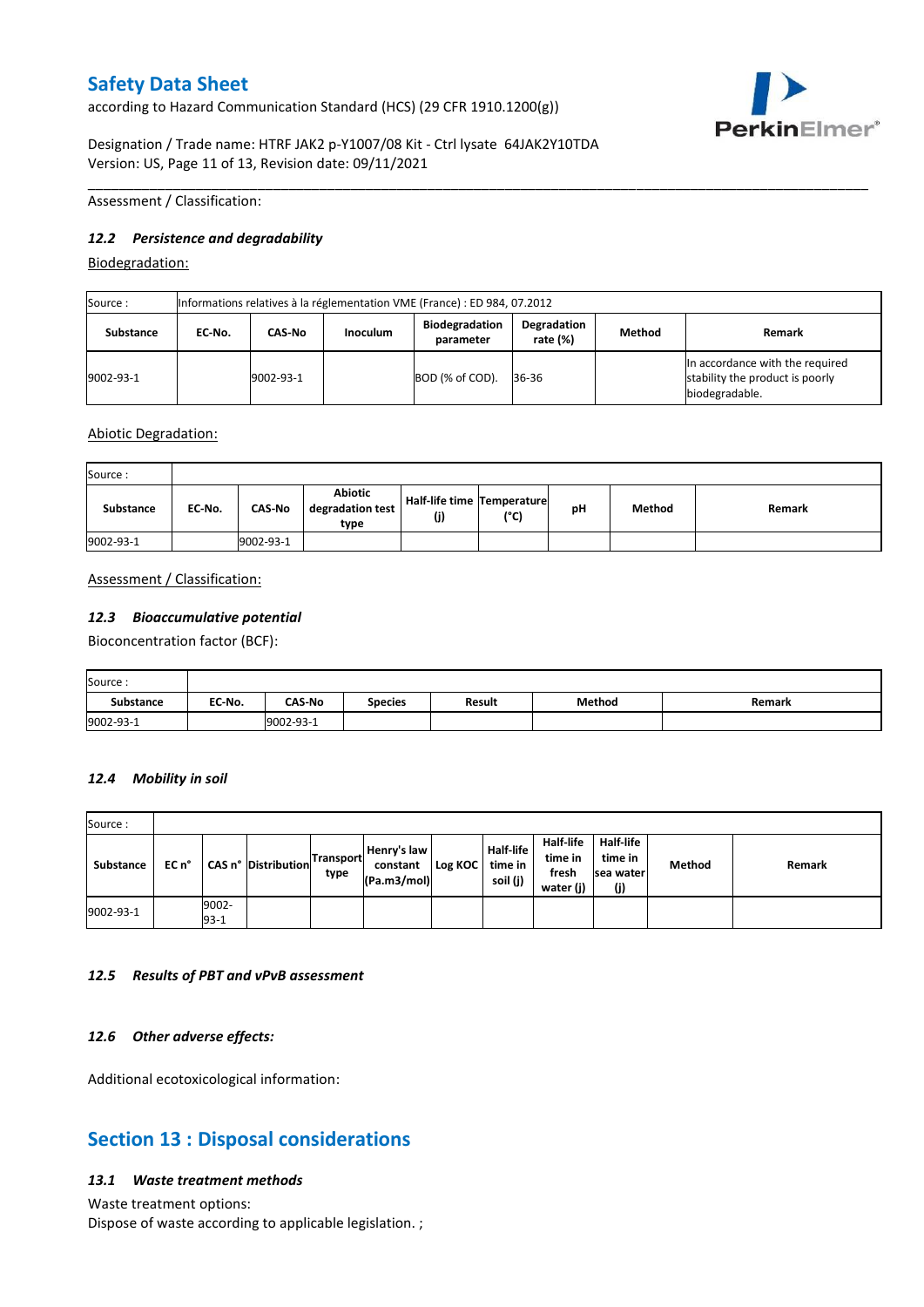according to Hazard Communication Standard (HCS) (29 CFR 1910.1200(g))



Designation / Trade name: HTRF JAK2 p-Y1007/08 Kit - Ctrl lysate 64JAK2Y10TDA Version: US, Page 12 of 13, Revision date: 09/11/2021

Other disposal recommendations: Additional information:

# **Section 14 : Transport information**

### ADR/RID/AND/IMDG/IATA

| UN No.                     |  |
|----------------------------|--|
| UN Proper shipping name    |  |
| Transport hazard class(es) |  |
| Hazard label(s)            |  |
|                            |  |
| Packing group              |  |

\_\_\_\_\_\_\_\_\_\_\_\_\_\_\_\_\_\_\_\_\_\_\_\_\_\_\_\_\_\_\_\_\_\_\_\_\_\_\_\_\_\_\_\_\_\_\_\_\_\_\_\_\_\_\_\_\_\_\_\_\_\_\_\_\_\_\_\_\_\_\_\_\_\_\_\_\_\_\_\_\_\_\_\_\_\_\_\_\_\_\_\_\_\_\_\_\_\_\_\_\_

### *Transport in bulk according to Annex II of MARPOL 73/78 and the IBC Code*

| Land transport (ADR/RID)                                               |                                                  |  |
|------------------------------------------------------------------------|--------------------------------------------------|--|
| <b>Classification code ADR:</b>                                        | Special Provisions for ADR/RID:                  |  |
| Limited quantities for ADR/RID:                                        | <b>Excepted Quantities for ADR/RID:</b>          |  |
| Packing Instructions for ADR/RID:                                      |                                                  |  |
| Special packing provisions for ADR/RID:                                |                                                  |  |
| Mixed packing provisions:                                              | Portable tanks and bulk containers Instructions: |  |
| Portable tanks and bulk containers Special Provisions:                 |                                                  |  |
| <b>ADR Tank Code:</b>                                                  | ADR Tank special provisions:                     |  |
| Vehicle for tank carriage:                                             | Special provisions for carriage Packages:        |  |
| Special provisions for carriage Bulk:                                  |                                                  |  |
| Special provisions for carriage for loading, unloading and handling:   |                                                  |  |
| Special Provisions for carriage Operation:                             |                                                  |  |
| Hazard identification No:                                              | Transport category (Tunnel restriction code):    |  |
| Sea transport (IMDG)                                                   |                                                  |  |
| Marine Pollutant:                                                      | Subsidiary risk(s) for IMDG:                     |  |
| Packing provisions for IMDG:                                           | Limited quantities for IMDG:                     |  |
| Packing instructions for IMDG:                                         | <b>IBC</b> Instructions:                         |  |
| <b>IBC Provisions:</b>                                                 | <b>IMO tank instructions:</b>                    |  |
| UN tank instructions:                                                  | Tanks and bulk Provisions:                       |  |
| EmS:                                                                   | Stowage and segregation for IMDG:                |  |
| Properties and observations:                                           |                                                  |  |
| Inland waterway transport (ADN)                                        |                                                  |  |
| <b>Classification Code ADN:</b>                                        | <b>Special Provisions ADN:</b>                   |  |
| Limited quantities ADN:                                                | <b>Excepted quantities ADN:</b>                  |  |
| Carriage permitted:                                                    | Equipment required:                              |  |
| Provisions concerning loading and unloading:                           |                                                  |  |
| Provisions concerning carriage:                                        | Number of blue cones/lights:                     |  |
| Remark:                                                                |                                                  |  |
| Air transport (ICAO-TI / IATA-DGR)                                     |                                                  |  |
| Subsidiary risk for IATA:                                              | Excepted quantity for IATA:                      |  |
| Passenger and Cargo Aircraft Limited Quantities Packing Instructions:  |                                                  |  |
| Passenger and Cargo Aircraft Limited Quantities Maximal Net Quantity : |                                                  |  |
| Passenger and Cargo Aircraft Packaging Instructions :                  |                                                  |  |
| Passenger and Cargo Aircraft Maximal Net Quantity :                    |                                                  |  |
| Cargo Aircraft only Packaging Instructions :                           |                                                  |  |
| Cargo Aircraft only Maximal Net Quantity :                             |                                                  |  |